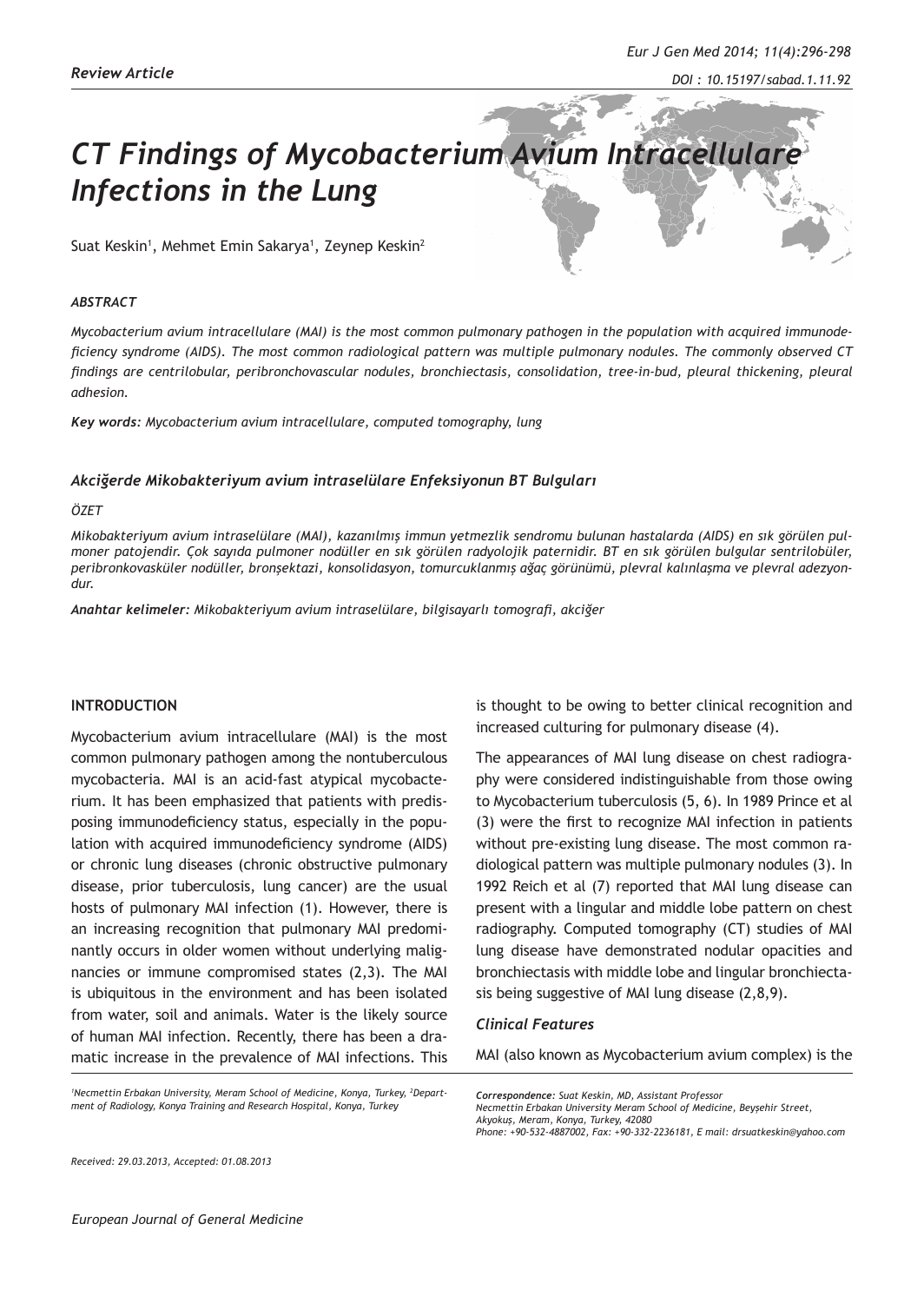atypical mycobacterium most commonly associated with human disease. Symptoms include fever, swollen lymph nodes, diarrhea, fatigue, weight loss and shortness of breath (10-13). It is primarily a pulmonary pathogen that affects individuals with immune compromise secondary to AIDS, hairy cell leukemia, and immunosuppressive chemotherapy. In this clinical setting, MAI has been associated with osteomyelitis; tenosynovitis; synovitis; and disseminated disease involving the lymph nodes, the liver, the spleen, and the bone marrow. Although the prevalence of MAI has increased following the AIDS epidemic, it remains a care cause of skin disease (14-16). Cervical adenitis most commonly affects children. Cervical adenitis may cause local destruction of superficial structures and may result in cosmetic and functional impairment without treatment, but dissemination beyond the primary site is rare (17). Pulmonary MIA disease is diagnosed by (1) the isolation of MIA from two or more lower respiratory tract specimens or from a single lung biopsy sample, (2) an infiltrative revealed by chest radiography, and (3) the absence of other identified pulmonary pathogens or malignancies (18,19).

## *CT Features*

The chest radiography is often used as the first medical imaging investigation of patients with suspected lung disease. Radiographic patterns of pulmonary MIA disease is slowly progressive nodular opacities (3). In patients with pulmonary nodules the differential diagnosis includes neoplastic processes such as haematogenous metastases, lymphangitic carcinomatosis, bronchioalveolar carcinoma and lymphoma, sarcoidosis, silicosis and coal workers pneumoconiosis and fungal and mycobacterial infections (4). The chest radiography and CT findings in patients with AIDS and MAI infection are similar to those in patients with AIDS and tuberculosis. Hilar and/or mediastinal lymphadenopathy is commonly identified in patients with MAI (20, 21). CT adds considerable information in the diagnostic work-up of these patients. It is able to demonstrate the number and distribution of nodules, characterize the opacities as ill defined, centrilobular in distribution and are associated with bronchectiasis. In evaluating abnormalities on chest radiography by correlating findings with CT, it is assumed that CT scans are superior in most aspects to chest radiographs in demonstrating abnormalities in patients with MAI lung disease (4). CT scan discloses the presence of diffuse lung infiltrates even when corresponding chest radiographs are normal (22). Comparatively, CT added significantly in the

*297*

assessment of bronchiectasis and cavities.

The commonly observed CT findings are centrilobular, peribronchovascular nodules, bronchiectasis, consolidation, tree-in-bud, pleural thickening, pleural adhesion. Spiculation, pleural indentation could be seen at the nodules (23, 24). Moore (25) examined CT scans of the chest from the patients with cultures positive for atypical mycobacteria. Common manifestations included bronchiectasis, air-space disease, nodules, and scarring and/or volume loss. Less commonly observed signs were cavities, lymphadenopathy, and pleural disease. Serial scans showed new areas of bronchiectasis and progression of existing bronchiectasis, suggesting that the bronchiectasis was not a preexisting condition but resulted from infection. The identification of multifocal coexistent bronchiectasis, air-space disease, and nodules at CT should raise the possibility of atypical mycobacterial lung disease, even in an otherwise healthy patient. The combination of multiple small nodules on CT with bronchiectasis, particularly in the middle lobe and/or lingual, should suggest the diagnosis (8,26,27).

## *REFERENCES*

- *1. Yano S, Kusumoto M, Asamuara H, Tsuchiya R, Moriyama N. A case of Mycobacterium avium complex infection showing solitary pulmonary mass. Radiat Med 2002;20(3):147- 50.*
- *2. Hartman TE, Swensen SJ, Williams DE. Mycobacterium avium-intracellulare complex: evaluation with CT. Radiology 1993;187(1):23-6.*
- *3. Prince DS, Peterson DD, Steiner RM, et al. Infection with Mycobacterium avium complex in patients without predisposing conditions. N Engl J Med 1989;321(13):863-8.*
- *4. Wittram C, Weisbrod GL. Mycobacterium avium complex lung disease in immunocompetent patients: radiography-CT correlation. Br J Radiol 2002;75(892):340-4.*
- *5. Christiensen EF, Dietz GW, Ahn CH, et al. Pulmonary manifestations of Mycobacterium intracellularis. AJR 1979;133:59-66.*
- *6. Christiensen EF, Dietz GW, Ahn CH, et al. Initial roentgenographic manifestations of pulmonary of Mycobacterium tuberculosis, M kansaii and intracellularis. Chest 1981;80:132-6.*
- *7. Reich JM, Johnson RE. Mycobacterium avium complex pulmonary disease presenting as an isolated lingular or middle lobe pattern. Chest 1992;101:1605-9.*
- *8. Lynch DA, Simone PM, Fox MA, Burcher BL, Heinig MJ. CT features of pulmonary Mycobacterium avium complex infection. J Comput Assist Tomogr 1995;19:353-60.*
- *9. Swensen SJ, Hartman TE, Williams DE. Computed tomographic diagnosis of Mycobacterium avium-intracellulare complex in patients with bronchiectasis. Chest*